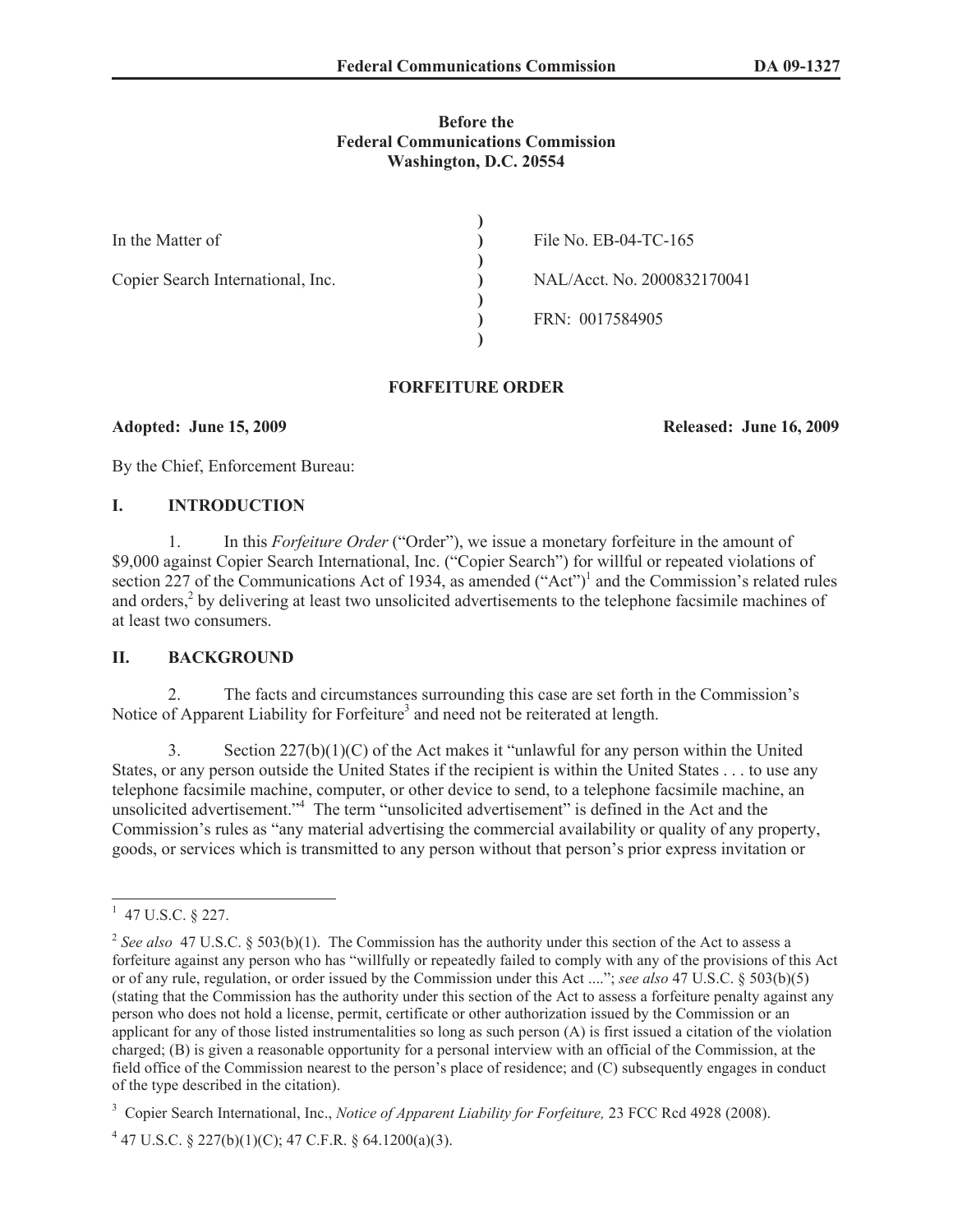permission in writing or otherwise."<sup>5</sup> Under the Commission's rules, an "established business relationship<sup>16</sup> exception permits a party to deliver a message to a consumer if the sender has an established business relationship with the recipient *and* the sender obtained the number of the facsimile machine through the voluntary communication by the recipient, directly to the sender, within the context of the established business relationship, or through a directory, advertisement, or a site on the Internet to which the recipient voluntarily agreed to make available its facsimile number for public distribution.<sup>7</sup>

4. On January 14, 2005, in response to one or more consumer complaints alleging that Copier Search had faxed unsolicited advertisements, the Enforcement Bureau ("Bureau") issued a citation<sup>8</sup> to Copier Search, pursuant to section  $503(b)(5)$  of the Act.<sup>9</sup> The Bureau cited Copier Search for using a telephone facsimile machine, computer, or other device, to send unsolicited advertisements for copier equipment, in violation of section 227 of the Act and the Commission's related rules and orders. The citation warned Copier Search that subsequent violations could result in the imposition of monetary forfeitures of up to \$11,000 per violation, and included a copy of the consumer complaints that formed the basis of the citation.<sup>10</sup> The citation informed Copier Search that within 30 days of the date of the citation, it could either request an interview with Commission staff, or could provide a written statement responding to the citation. Copier Search did not request an interview or otherwise respond to the citation.

5. Following the issuance of the citation, the Commission received at least two complaints from consumers alleging that Copier Search faxed at least two unsolicited advertisements to them. These violations, which occurred after the Bureau's citation, resulted in the issuance of a Notice of Apparent Liability for Forfeiture against Copier Search on March 25, 2008 in the amount of \$9,000.<sup>11</sup> The *NAL* ordered Copier Search to either pay the proposed forfeiture amount within thirty (30) days or submit evidence or arguments in response to the *NAL* to show that no forfeiture should be imposed or that some lesser amount should be assessed. Copier Search did not respond to the *NAL* or pay the proposed forfeiture amount.

7 *See* 47 U.S.C. § 227(b)(1)(C); 47 C.F.R. §§ 64.1200(a)(3)(i), (ii).

<sup>8</sup> Citation from Kurt A. Schroeder, Deputy Chief, Telecommunications Consumers Division, Enforcement Bureau, File No. EB-04-TC-165 issued to Copier Search on March 25, 2008.

<sup>9</sup> See 47 U.S.C. § 503(b)(5) (authorizing the Commission to issue citations to persons who do not hold a license, permit, certificate or other authorization issued by the Commission or an applicant for any of those listed instrumentalities for violations of the Act or of the Commission's rules and orders).

<sup>5</sup> *See* 47 U.S.C. § 227(a)(4); 47 C.F.R. § 64.1200(f)(13).

<sup>&</sup>lt;sup>6</sup> An "established business relationship" is defined as a prior or existing relationship formed by a voluntary two-way communication "with or without an exchange of consideration, on the basis of an inquiry, application, purchase or transaction by the business or residential subscriber regarding products or services offered by such person or entity, which relationship has not been previously terminated by either party." 47 C.F.R. § 64.1200(f)(5). *See also* 47 U.S.C. § 227(a)(2).

<sup>&</sup>lt;sup>10</sup> Bureau staff mailed the citation to the following addresses: Investment Recovery d.b.a. Copier Search International, Inc., Attention Jim Hummel, 1600 Patterson Road, Florissant, Missouri 63031 and 748 N. Lindbergh Boulevard, St. Louis, Missouri 63031.

<sup>11</sup> *See* n.3, *supra; see also* 47 U.S.C. § 503(b)(1).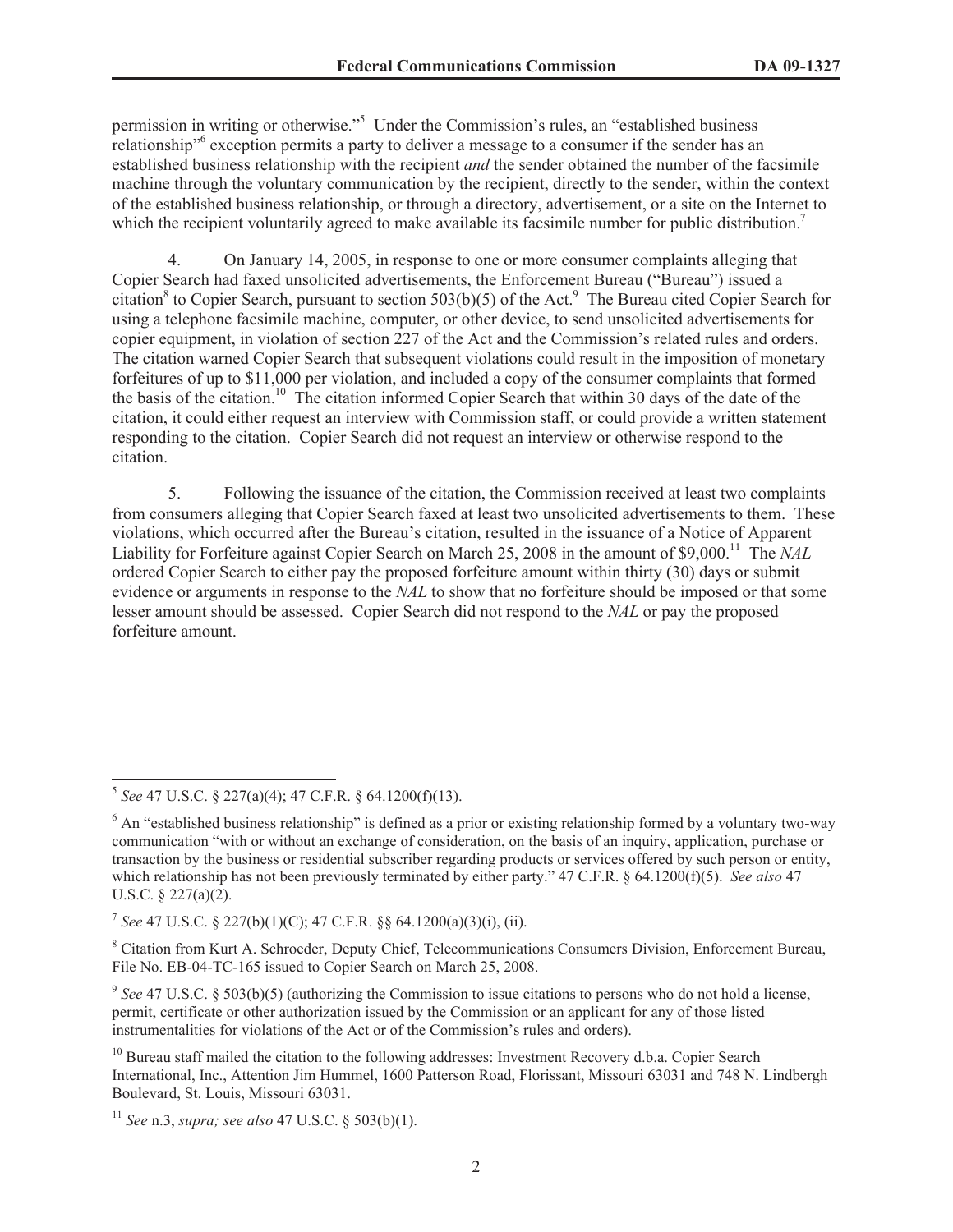# **III. DISCUSSION**

6. Section 503(b) of the Act authorizes the Commission to assess a forfeiture for each violation of the Act or of any rule, regulation, or order issued by the Commission under the Act by a noncommon carrier or other entity not specifically designated in section 503 of the Act. The maximum penalty for such a violation is \$11,000 for a violation occurring before September 2, 2008, and \$16,000 for a violation occurring on or after September 2, 2008.<sup>12</sup> In exercising such authority, we are to take into account "the nature, circumstances, extent, and gravity of the violation and, with respect to the violator, the degree of culpability, any history of prior offenses, ability to pay, and such other matters as justice may require."<sup>13</sup>

7. Although the *Commission's Forfeiture Policy Statement* does not establish a base forfeiture amount for violating the prohibition against using a telephone facsimile machine to send unsolicited advertisements, the Commission has previously considered \$4,500 per unsolicited fax advertisement to be an appropriate base amount.<sup>14</sup> We apply that base amount to each of two of the apparent violations.

8. Copier Search did not respond to the NAL or pay the proposed forfeiture amount. Copier Search has failed to identify facts or circumstances to persuade us that there is a basis for modifying the proposed forfeiture, and we are not aware of any further mitigating circumstances sufficient to warrant a reduction of the forfeiture penalty. For these reasons, and based on the information before us, we hereby impose a total forfeiture of \$9,000 for Copier Search's willful or repeated violation of section 227 of the Act and the Commission's related rules and orders, as set forth in the *NAL*.

# **IV. ORDERING CLAUSES**

9. Accordingly, IT IS ORDERED, pursuant to section 503(b) of the Communications Act of 1934, as amended, 47 U.S.C. § 503(b), and section 1.80(f)(4) of the Commission's rules, 47 C.F.R. § 1.80(f)(4), and under authority delegated by sections 0.111 and 0.311 of the Commission's rules, 47 C.F.R. §§ 0.111, 0.311, that Copier Search International, Inc. IS LIABLE FOR A MONETARY FORFEITURE to the United States Government in the sum of \$9,000 for willfully and repeatedly violating section  $227(b)(1)(c)$  of the Communications Act, 47 U.S.C. § 227(b)(1)(c), section

<sup>13</sup> *See* 47 U.S.C. § 503(b)(2)(D); *see also The Commission's Forfeiture Policy Statement and Amendment of Section 1.80 of the Rules to Incorporate the Forfeiture Guidelines, Report and Order*, 12 FCC Rcd 17087, 17100-01 para. 27 (1997) (*Forfeiture Policy Statement*), *recon. denied*, 15 FCC Rcd 303 (1999).

<sup>&</sup>lt;sup>12</sup> Section 503(b)(2)(C) provides for forfeitures of up to \$10,000 for each violation in cases not covered by subparagraph (A) or (B), which address forfeitures for violations by licensees and common carriers, among others. *See* 47 U.S.C. § 503(b). In accordance with the inflation adjustment requirements contained in the Debt Collection Improvement Act of 1996, Pub. L. 104-134, Sec. 31001, 110 Stat. 1321, the Commission implemented an increase of the maximum statutory forfeiture under section 503(b)(2)(C) first to \$11,000 and more recently to \$16,000. *See* 47 C.F.R. §1.80(b)(3); *Amendment of Section 1.80 of the Commission's Rules and Adjustment of Forfeiture Maxima to Reflect Inflation*, 15 FCC Rcd 18221 (2000)(forfeiture maximum for this type of violator set at \$11,000); *Amendment of Section 1.80(b) of the Commission's Rules and Adjustment of Forfeiture Maxima to Reflect Inflation*, 19 FCC Rcd 10945 (2004) (amendment of section 1.80(b) to reflect inflation left the forfeiture maximum for this type of violator at \$11,000); *Amendment of Section 1.80(b) of the Commission's Rules, Adjustment of Forfeiture Maxima to Reflect Inflation,* 23 FCC Rcd 9845 (2008) (amendment of section 1.80(b) to reflect inflation increased the forfeiture maximum for this type of violator to \$16,000).

<sup>14</sup> *See Get-Aways, Inc.,* Notice of Apparent Liability For Forfeiture*,* 15 FCC Rcd 1805 (1999); *Get-Aways, Inc.,*  Forfeiture Order, 15 FCC Rcd 4843 (2000); *see also US Notary, Inc.,* Notice of Apparent Liability for Forfeiture*,* 15 Rcd 16999 (2000*); US Notary, Inc.,* Forfeiture Order*,* 16 FCC Rcd 18398 (2001*)*; *Tri-Star Marketing, Inc.,* Notice of Apparent Liability For Forfeiture, 15 FCC Rcd 11295 (2000); *Tri-Star Marketing, Inc.,* Forfeiture Order, 15 FCC Rcd 23198 (2000).